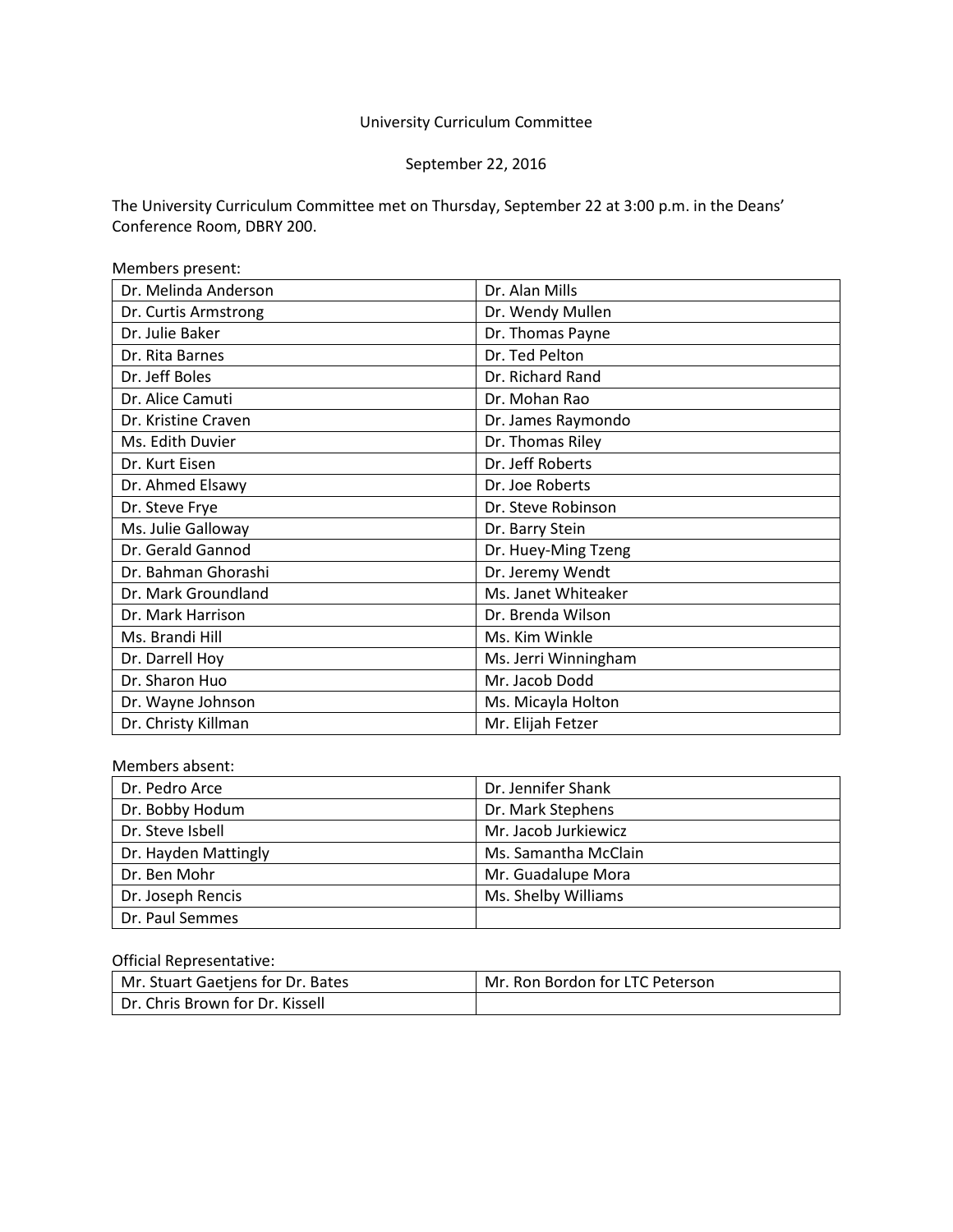Guests:

| Dr. Ann Helllman   | Ms. Mary McCaskey |
|--------------------|-------------------|
| Mr. Steven Lillard | Ms. Cari Williams |
| Dr. Julie Longmire |                   |

SUMMARY OF PROCEEDINGS

- 1. Approval of agenda as revised
- 2. Approval of March 17, 2016 minutes
- 3. Approval of course and curriculum changes from the Department of Computer Science
- 4. Approval of Minor title and course changes from the Department of Military Science
- 5. Approval of course addition, deletion and changes and curriculum change from the Department of Manufacturing and Engineering Technology
- 6. Approval of course change from the School of Agriculture
- 7. Approval of course additions and curriculum changes from the Department of Physics
- 8. Approval of course addition and changes from the Department of History
- 9. Approval of curriculum changes from the Department of Communication
- 10. Approval of course additions from the Department of Sociology and Political Science
- 11. Approval of curriculum change from the School of Nursing
- 12. Other such matters Dr. Huo

# **Approval of Agenda as Revised**

Dr. Wendt requested that item #6 from the Departments of Mechanical Engineering and Electrical Computer Engineering be withdrawn.

**Motion.** Dr. Hoy moved to approve the agenda as revised. The motion was seconded by Dr. Stein and carried.

# **Approval of March 17, 2016 Minutes**

**Motion.** Ms. Galloway moved to approve the minutes as submitted. The motion was seconded by Dr. Stein and carried.

**Approval of Course and Curriculum Changes from the Department of Computer Science**

In four memorandums dated April 12, 2016, approval was requested for the following:

(1) For information only to correct typo of elective from proposal presented and approved at September 22, 2016 meeting.

Changes to Data Science Concentration application electives.

From:

<sup>4</sup>Select from one of the following: CSC 3220, GEOG 4510, MET 4650, MKT 3400, and BIOL 3810.

To:

<sup>4</sup>Select from one of the following: CSC 3230, GEOG 4510, MET 4650, MKT 3400, and BIOL 3810.

# (2) Changes to Data Science Concentration

From:

4 Select from one of the following: CSC 3230, GEOG 4510, MET 4650, MKT 3400, and BIOL 3810.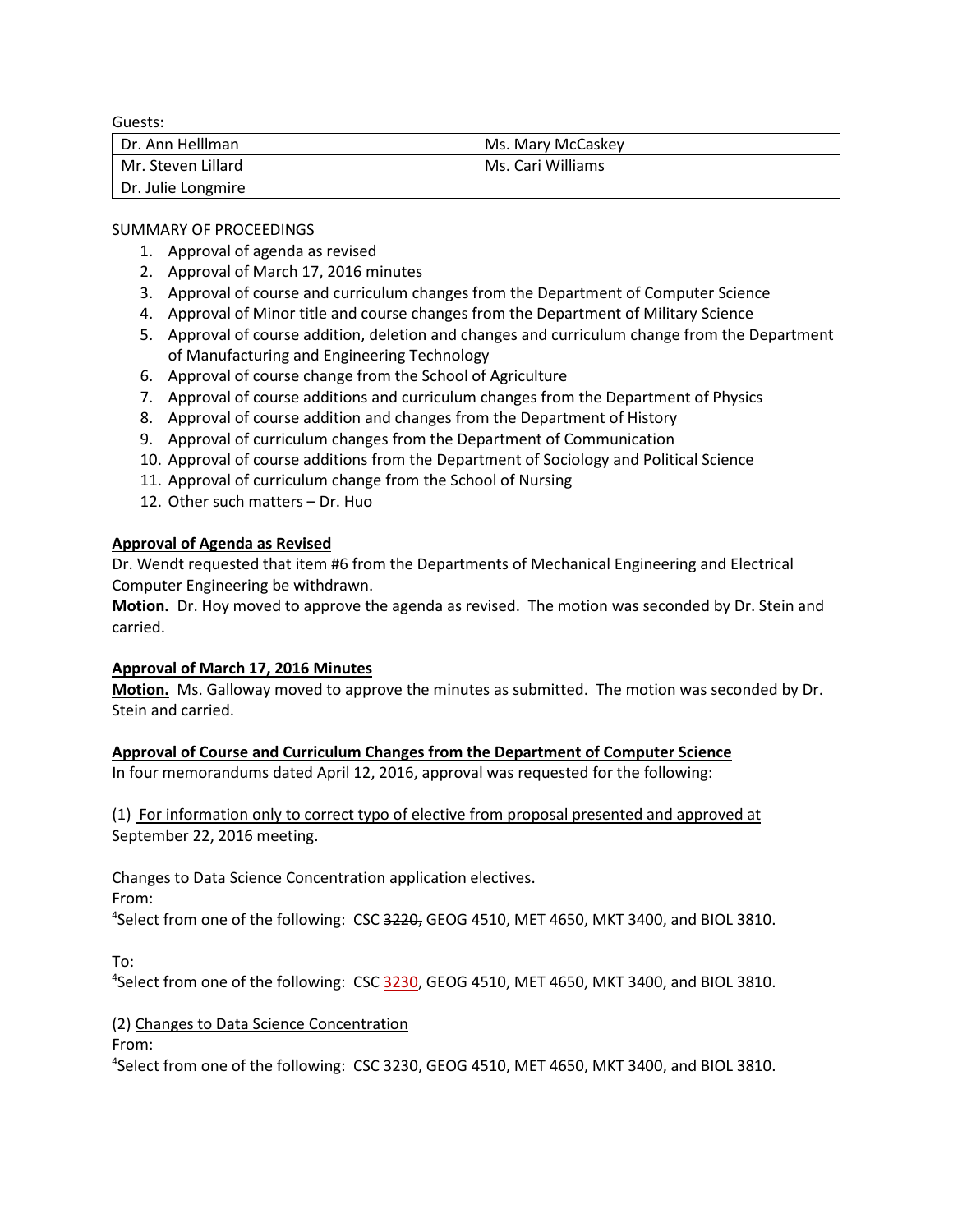To:

<sup>4</sup>Select from one of the following: CSC 3230, CSC 4575, GEOG 4510, MET 4650, MKT 3400, and BIOL 3810.

**Motion.** Dr. Hoy moved to approve the change effective Fall 2017. The motion was seconded by Dr. Gannod and carried.

(3) Curriculum Change – Computer Science Minor for Computer Engineering major From:

Undergraduate Degree Requirement. 9.2. Computer Science:

Students must complete fifteen (15) semester hours of CSC courses including CSC 2110, CSC 2111 and at least six (6) upper division CSC hours.

# Using Advanced Search, "Computer Science Minor"

A computer science minor should have completed CSC 2110/CSC 2111, plus 6 hours of upper division computer science courses for a total of at least 15 hours in computer science (not to include CSC 1100 or CSC 1070).

To:

Students (except Computer Engineering majors) must complete fifteen (15) semester hours of CSC courses including CSC 2110, CSC 2111 and at least six (6) upper division CSC hours.

Computer Engineering majors may earn a Computer Science minor by completing the following courses in addition to the computer sciences coursework in the Computer Engineering major: CSC 4570 – IT Security (3 horus), CSC 4575/5575 – Information Assurance and Cryptography (3 hours).

**Motion.** Dr. Gannod moved to approve the change effective Fall 2017. The motion was seconded by Dr. Elsawy and carried.

# (4) Course Change

From:

CSC 4570. IT Security

Prerequisite: C or better in CSC 2500 and in CSC 2560. This course covers the fundamentals of computer security needed for IT professionals. It is an overview of various technical and administrative aspects of Information Security. It introduces students to assets in typical IT infrastructure, potential threats to assets, common associated vulnerabilities, protection of assets, and response to security incidents.

To:

### CSC 4570. IT Security

Prerequisite: C or better in CSC 2500, and in either CSC 2560 or CSC 4200. This course covers the fundamentals of computer security needed for IT professionals. It is an overview of various technical and administrative aspects of Information Security. It introduces students to assets in typical IT infrastructure, potential threats to assets, common associated vulnerabilities, protection of assets, and response to security incidents.

**Motion.** Dr. Gannod moved to approve the change effective Fall 2017. The motion was seconded by Dr. Elsawy and carried.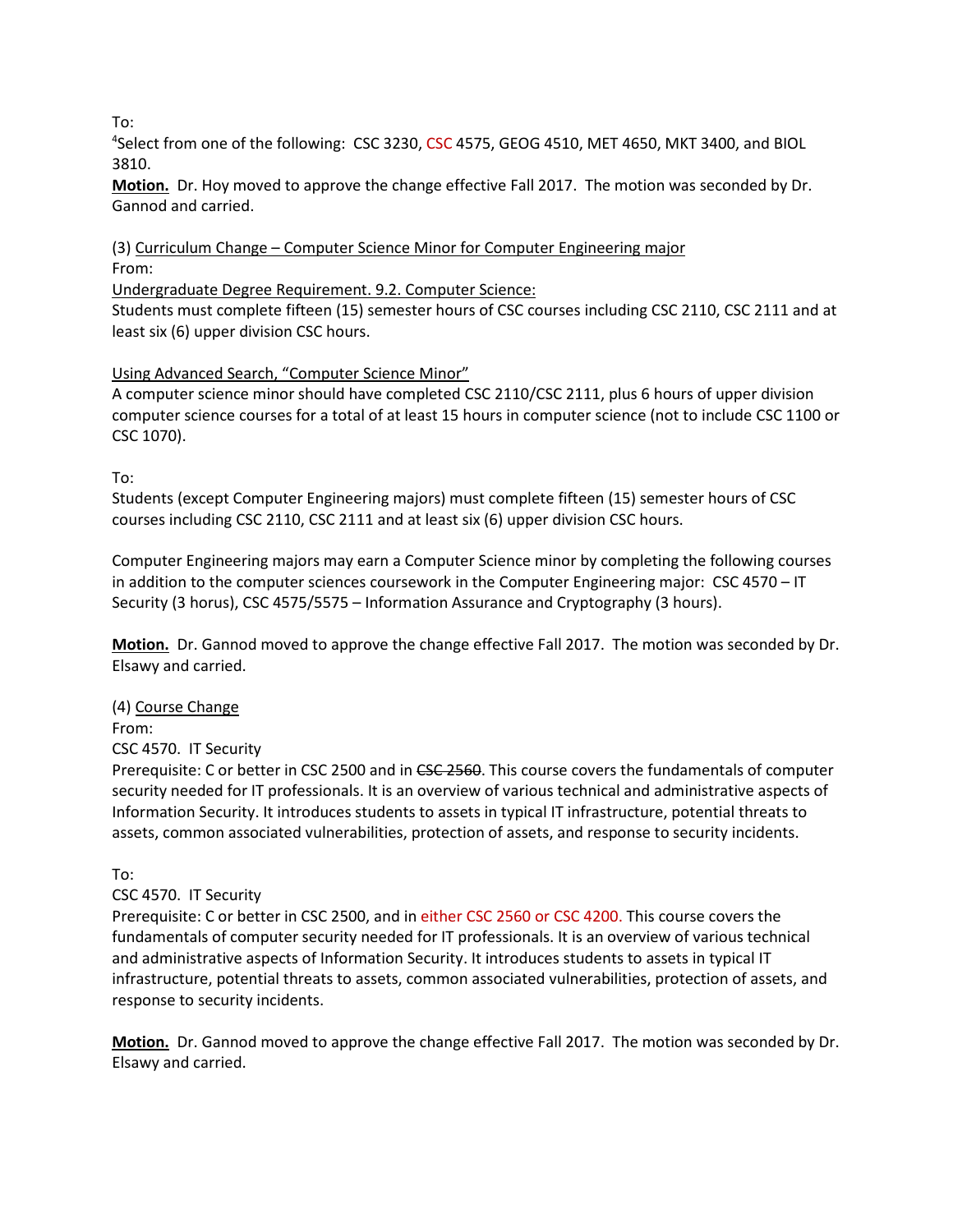## **Approval of Minor and Course Title Changes from the Department of Military Science**

In a memorandum dated September 2, 2016, approval was requested for the following:

Minor Title Change: From: Military Science To: Leadership and Military Science

### Course Title Changes:

From:

MS 3040 – Cadet Leader Course (CLC); Individual 3. Credit 3. Prerequisite: MS 3010 and MS 3020. Five weeks of training conducted at an Army Post evaluating practical application of classroom skills and developing leadership potential.

### TO:

MS 3040 – Advanced Course; Individual 3. Credit 3. Prerequisite: MS 3010 and MS 3020. Five weeks of training conducted at an Army Post evaluating practical application of classroom skills and developing leadership potential.

### FROM:

MS 2800 – Cadet Initial Entry Training (CIET); Individual 3. Credit 3. Five weeks of training during the summer conducted at an Army Post consisting of leadership, small unit tactics, weapons, drill, and a writing assignment due two weeks after five weeks of training.

TO:

MS 2800 – Basic Course; Individual 3. Credit 3. Five weeks of training during the summer conducted at an Army Post consisting of leadership, small unit tactics, weapons, drill, and a writing assignment due two weeks after five weeks of training.

**Motion.** Mr. Bordon, representing LTC Peterson, moved to approve the changes effective Summer 2017. The motion was seconded by Ms. Duvier and carried.

# **Approval of Course Addition, Deletion, Changes and Curriculum Change from the Department of Manufacturing and Engineering Technology**

In a memorandum dated September 4, 2016, approval was requested for the following:

### Course Addition:

MET 4000 (5000) – Advanced Foundry Technology Lec.2. Lab. 2. Credit 3. Prerequisite: MET 3000. Study of advanced foundry processes, gating system design, die/pattern design and mechanization of foundry. Students enrolled in the 5000-level course will be required to complete additional work as stated in the syllabus.

Course Deletion: MET 3010 - Foundry Technology Lec. 3. Credit 3. Prerequisite: MET 3000. An in-depth study of foundry operations including modern practices, equipment, and materials.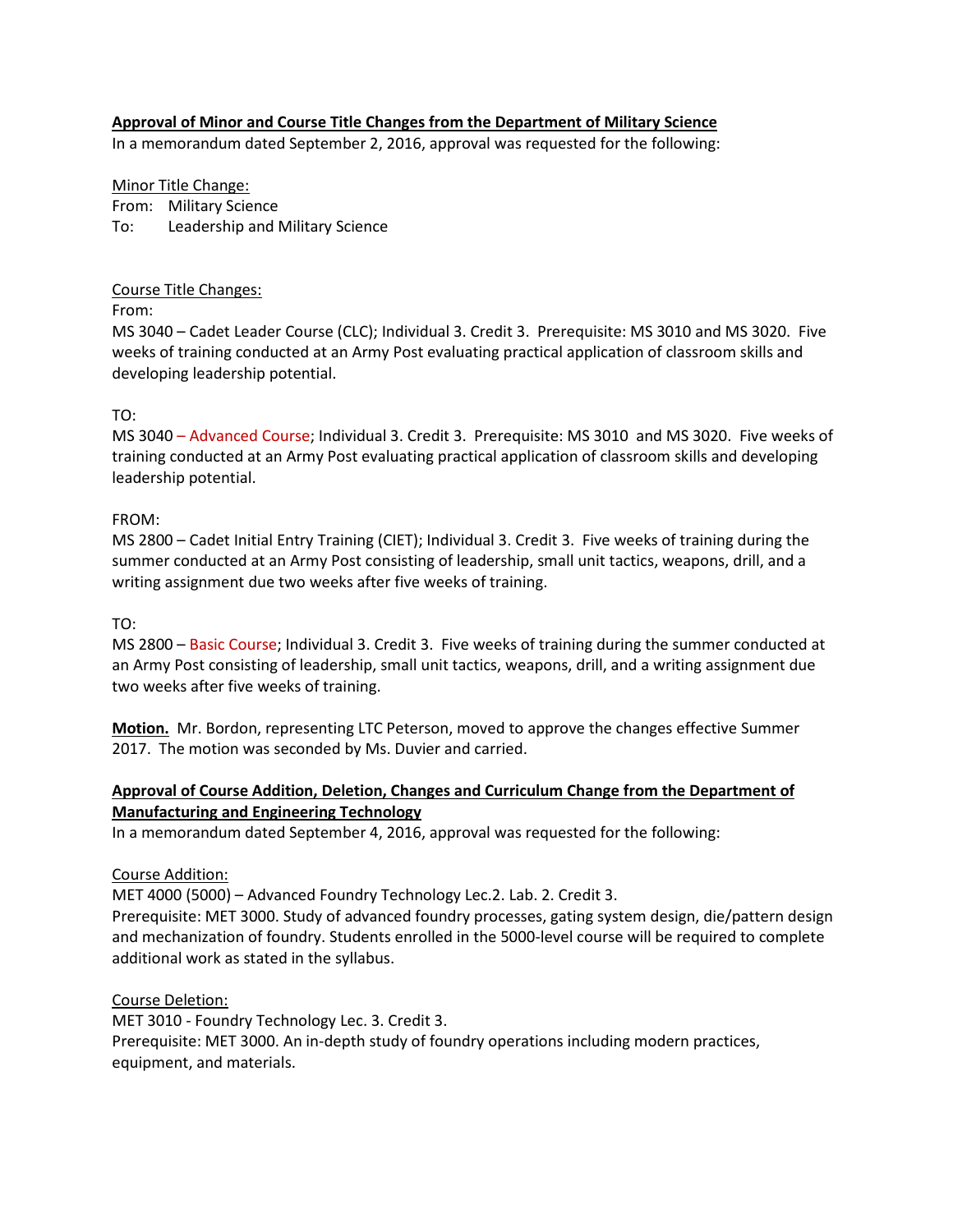Course Changes:

From: MET 3200 - Applied Electricity and Electronics Lec. 2. Lab. 2. Credit 3. Prerequisite: PHYS 2020 and MATH 1845. Fundamentals of electricity and electronics, basic circuits, motors, generators and power distribution, advanced electronic circuits, semiconductors and power supplies, electronic communication, and data systems.

To: MET 3200 - Applied Electricity and Electronics Lec. 2. Lab. 2. Credit 3. Prerequisite: MATH 1845 and Co-requisite: PHYS 2020. Fundamentals of electricity and electronics, basic circuits, motors, generators and power distribution, advanced electronic circuits, semiconductors and power supplies, electronic communication, and data systems

From: MET 3403 - Applied Machine Elements Lec. 2. Lab. 2. Credit 3.

Prerequisite: MET 2400, MET 3301, ME 3110 or MET 3100. Corequisite: ME 3110 or MET 3100. Prerequisite or corequisite: ME 3110 or MET 3100. Static and dynamic properties of materials. Principles of machine elements calculations, components selection, assembly, and lubrication.

To: MET 3403 - Applied Machine Elements Lec. 2. Lab. 2. Credit 3.

Prerequisite: MET 2400, MET 3301. ME 3110 or MET 3100. Corequisite: ME 3110 or MET 3100. Prerequisite or corequisite: ME 3110 or MET 3100. Static and dynamic properties of materials. Principles of machine elements calculations, components selection, assembly, and lubrication.

Curriculum Change:

• Delete MET 3010 from the elective classes and Add MET 4000 to the elective classes

**Motion.** Dr. Elsawy moved to approve the addition, deletion and changes effective Spring 2017. The motion was seconded by Dr. Jeff Roberts and carried.

# **Approval of Course Change from the School of Agriculture**

In a memorandum dated September 12, 2016, approval was requested for the following:

Course Change:

From:

ANS 3010 - Animal Nutrition Fall. Lec. 2. Lab. 2. Credit 3. Prerequisite: ANS 1200 , ANS 1210 , CHEM 1010 and CHEM 1020 . Classes of nutrients, digestibility, metabolism, nutrient requirements of livestock, and feed analysis.

To: ANS 3010 - Animal Nutrition Fall. Lec. 2. Lab. 2. Credit 3. Prerequisite: ANS 1200 , ANS 1210 , and CHEM 1020 or 1120. Classes of nutrients, digestibility, metabolism, nutrient requirements of livestock, and feed analysis.

**Motion.** Dr. Riley moved to approve the change effective Spring 2017. The motion was seconded by Dr. Eisen and carried.

**Approval of Course Additions and Curriculum Changes from the Department of Physics** In a memorandum dated August 31, 2016, approval was requested for the following:

Course Additions:

PHYS 4711 – Advanced Experimental Physics Lab. 4. Credit 2.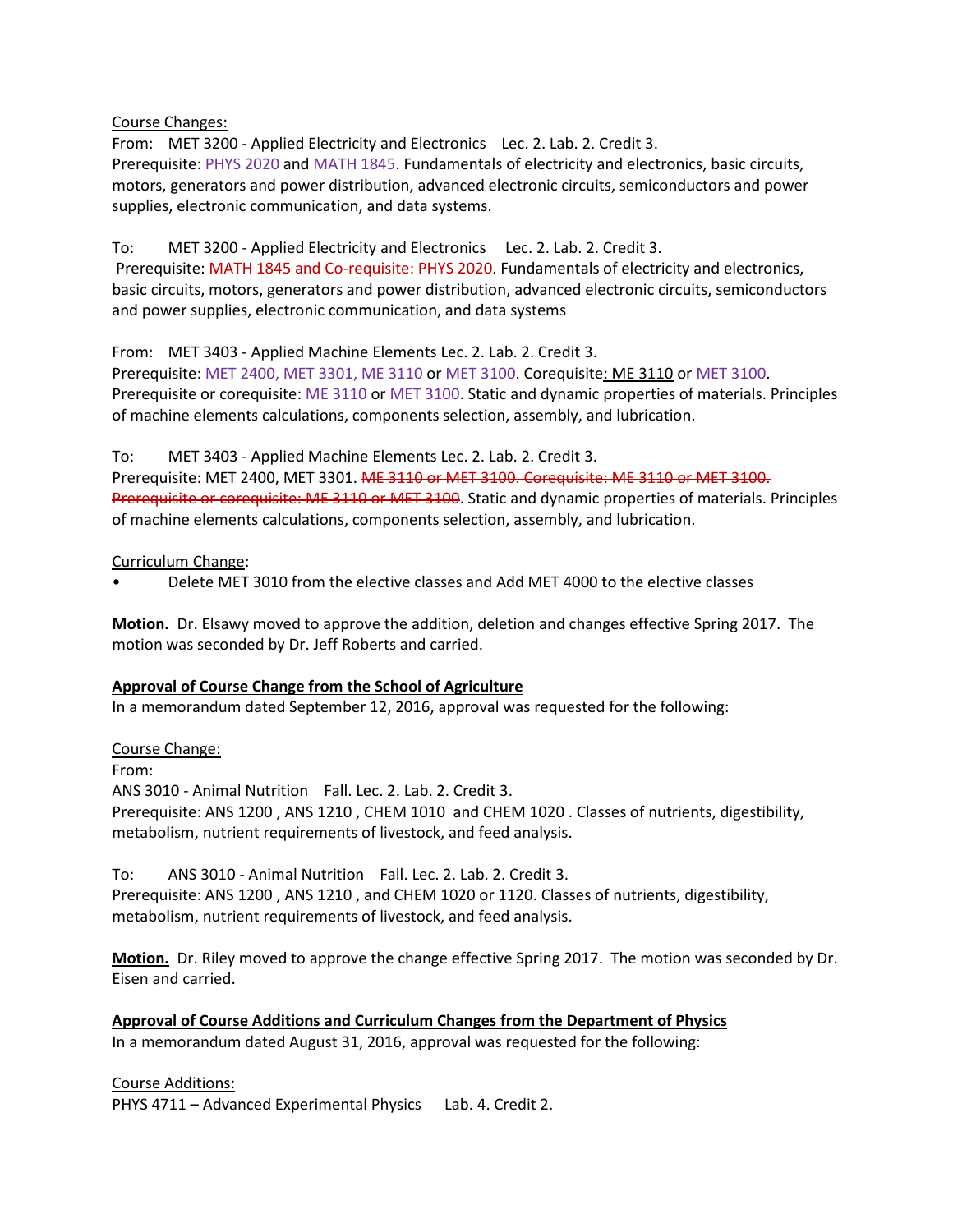Prerequisite: Consent of instructor. The student will perform selected experiments in classical and modern physics. Emphasis will be placed on computer-based data analysis and development of appropriate oral and written presentation techniques.

### PHYS 4730 – Research Planning Lab. 2. Credit 1.

Prerequisite: PHYS 4710 or 4711 (may be taken concurrently). The student will prepare and submit a detailed proposal for a research project to be done in a later semester in the course PHYS 4740 (Research). The project may be a continuation of one started in a previous research internship, in which case documentation from the mentor(s) of the internship must be provided.

### PHYS 4740 – Research Lab. 4. Credit 2.

Prerequisite: PHYS 4730. The student will execute a research project, write a paper about it, and make an oral presentation. The project may be a continuation of one started in a previous research internship, in which case documentation from the mentor(s) of the internship must be provided. All mentors will be involved in determining the final grade.

#### Curriculum Changes:

In the Option I curriculum, remove PHYS 4720 as a requirement.

In the Option II curriculum, change the requirement from PHYS 4710 or PHYS 4720 to PHYS 4711.

In both the Option I and Option II curricula, add PHYS 4730 and PHYS 4740 as required courses.

In both the Option I and Option II curricula, include MSCI 1020 as an appropriate option for the First Year Connections course.

**Motion.** Dr. Robinson moved to approve the additions and changes effective Fall 2017. The motion was seconded by Dr. Mills and carried.

#### **Approval of Course Addition and Changes from the Department of History**

In two memorandums dated August 26, 2016 and September 16, 2016, approval was requested for the following:

Course Changes: (August 26 memo) FROM: HIST 1010 - Survey of European Civilization I HIST 1020 - Survey of European Civilization II HIST 1110 – World Civilizations I HIST 1120 – World Civilizations II

TO: HIST 2210 – Early Western Civilization HIST 2220 – Modern Western Civilization HIST 2310 – Early World History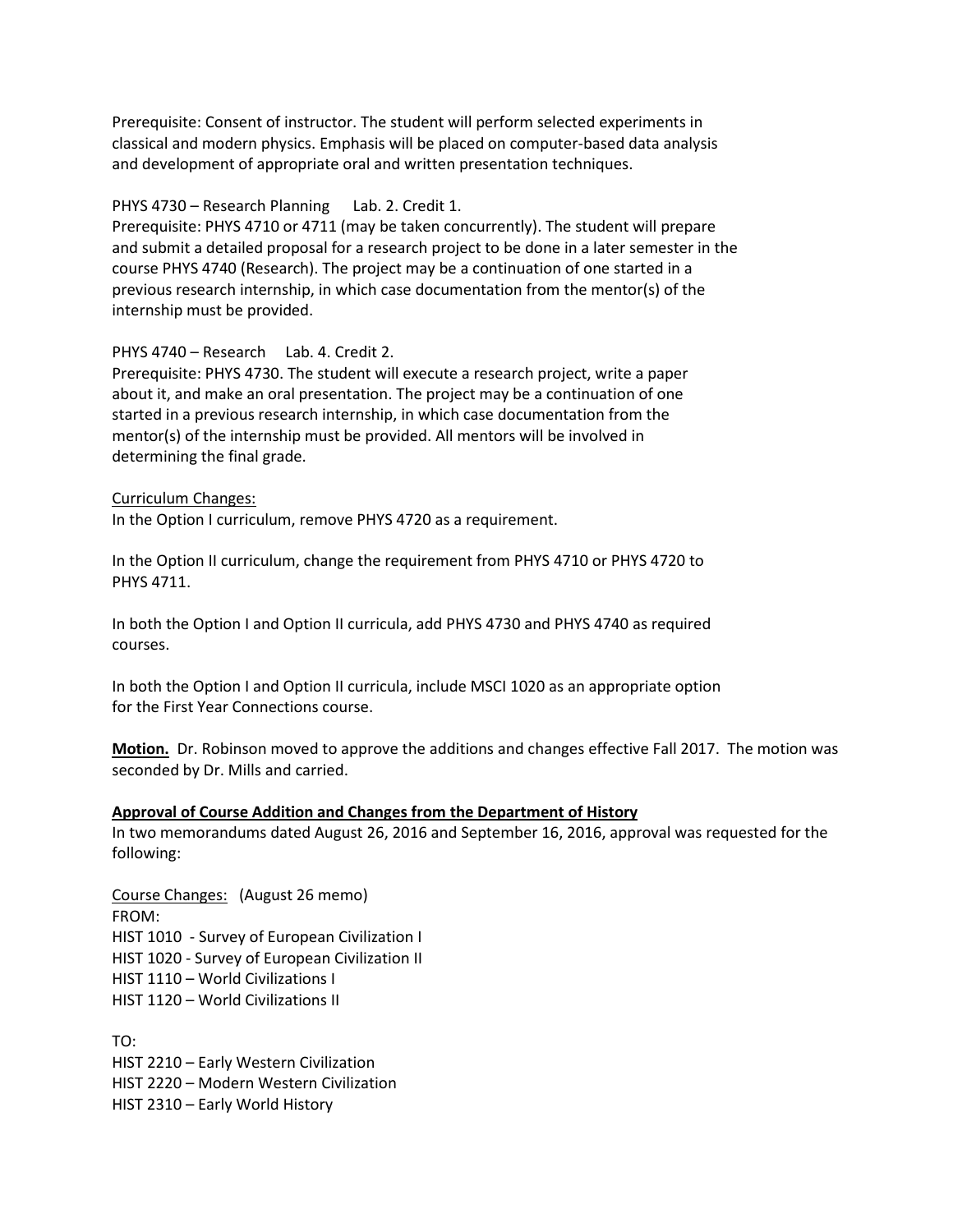HIST 2320 – Modern World History

FROM: HIST 2010 – American History I HIST 2010 – American History II

TO: HIST 2010 – Early United States History HIST 2020 – Modern United States History

**Motion.** Dr. Jeff Roberts moved to approve the changes effective Fall 2017. The motion was seconded by Dr. Eisen and carried.

Course Addition: (Sept. 16 memo) HIST 4880/5880 History of Medicine Lec. 3, Credit 3. Prerequisite: None Considers the history of medicine and the medical field.

**Motion.** Dr. Jeff Roberts moved to approve the addition effective Spring 2017. The motion was seconded by Dr. Anderson and carried.

### **Approval of Curriculum Changes from the Department of Communication**

In a memorandum dated August 22, 2016, approval was requested for the following:

Curriculum Changes: Changes in Communication Options Elective: From: Courses in Digital Electronic Multi-Media Students take four of the following courses. SPCH 3000 Computer-Mediated Communication Credit 3 SPCH 3120 Visual Communication Credit 3 WEBD 1500 Introduction to Web Design Credit 3 WEBD 2300 Web Site Design: Dynamic Sites Credit 3

TO: SPCH 3000 Computer-Mediated Communication Credit 3 SPCH 3120 Visual Communication Credit 3 SPCH 4440 Semiotics Credit 3 JOUR 4853 Internship Credit 3

**Motion.** Dr. Wilson moved to approve the changes effective Spring 2017. The motion was seconded by Dr. Baker. Dr. Wilson amended the motion to move the effective date to Fall 2017. The motion was voted on and carried.

**Approval of Course Additions from the Department of Sociology and Political Science** In two memorandums dated September 15, 2016, approval was requested for the following: